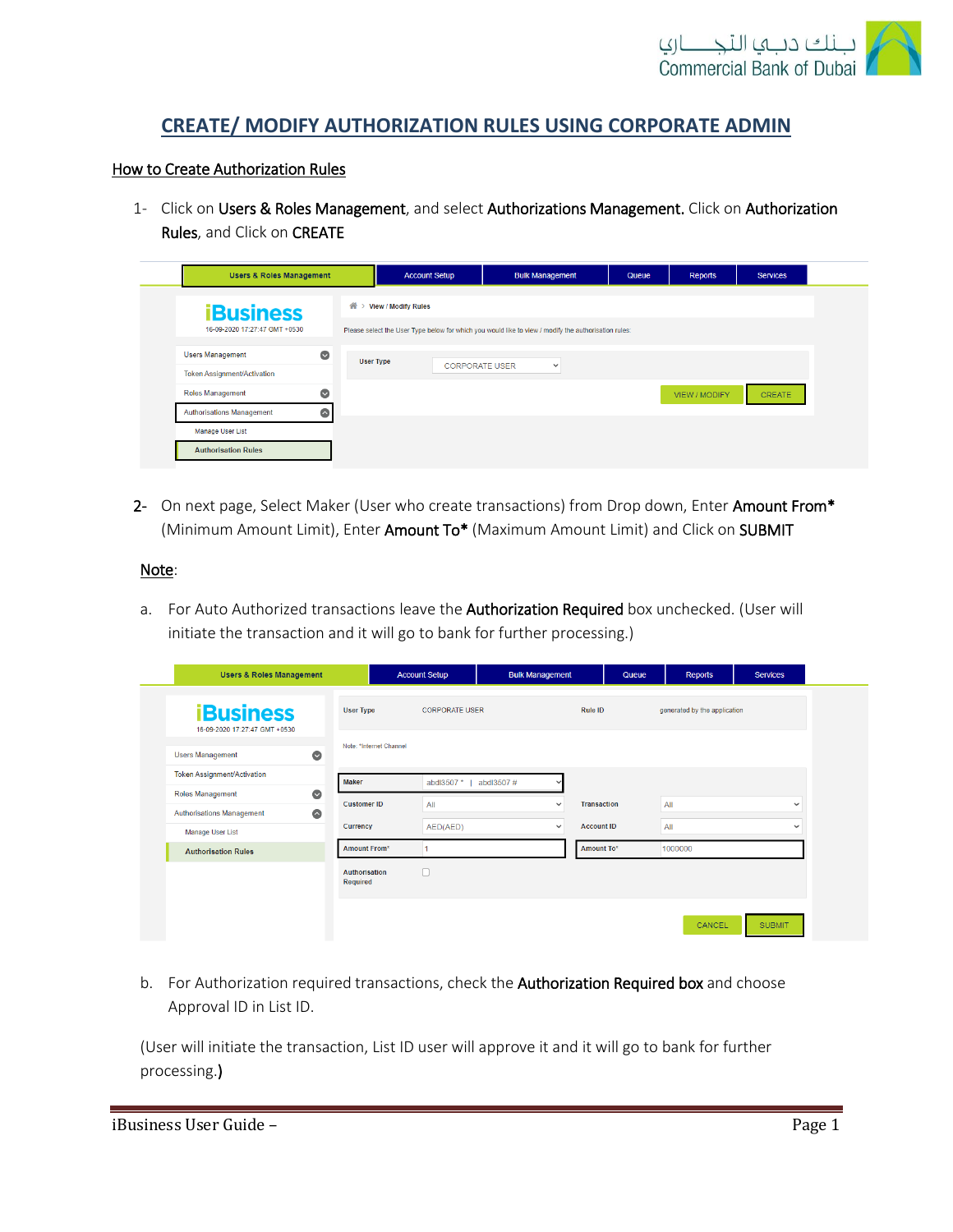

| <b>Users &amp; Roles Management</b>    |                    | <b>Account Setup</b>   | <b>Bulk Management</b>   | Queue              | <b>Reports</b> | <b>Services</b> |
|----------------------------------------|--------------------|------------------------|--------------------------|--------------------|----------------|-----------------|
| <b>iBusiness</b>                       | Maker              | abdl3507 *             | abdl3507#<br>$\check{ }$ |                    |                |                 |
| 16-09-2020 17:27:47 GMT +0530          | <b>Customer ID</b> | All                    | $\checkmark$             | <b>Transaction</b> | All            | $\checkmark$    |
| $\bullet$<br><b>Users Management</b>   | Currency           | AED(AED)               | $\checkmark$             | <b>Account ID</b>  | All            | $\checkmark$    |
| <b>Token Assignment/Activation</b>     | Amount From*       |                        |                          | Amount To*         | 1000000        |                 |
| $\bullet$<br><b>Roles Management</b>   | Authorisation      | $\blacksquare$         |                          |                    |                |                 |
| $\bullet$<br>Authorisations Management | Required           |                        |                          |                    |                |                 |
| Manage User List                       | List ID:           | amir $2^*$  <br>amir2# | $\checkmark$             |                    |                |                 |
| <b>Authorisation Rules</b>             | List ID:           | <b>Select</b>          | $\checkmark$             |                    |                |                 |
|                                        | List ID:           | Select                 | $\checkmark$             |                    |                |                 |
|                                        | List ID:           | Select                 | $\checkmark$             |                    |                |                 |
|                                        | List ID:           | Select                 | $\checkmark$             |                    |                |                 |
|                                        |                    |                        |                          |                    |                |                 |
|                                        |                    |                        |                          |                    | CANCEL         | <b>SUBMIT</b>   |
|                                        |                    |                        |                          |                    |                |                 |

### 3- Click on CONFIRM

| <b>Users &amp; Roles Management</b>               |                                 | <b>Account Setup</b>          | <b>Bulk Management</b>                                                                                      | Queue                  | <b>Reports</b> | <b>Services</b> |
|---------------------------------------------------|---------------------------------|-------------------------------|-------------------------------------------------------------------------------------------------------------|------------------------|----------------|-----------------|
|                                                   |                                 |                               | Please review the following information that you are about to submit for creating a new authorisation rule: |                        |                |                 |
| <b>iBusiness</b><br>16-09-2020 17:27:47 GMT +0530 | <b>User Type</b>                |                               | <b>CORPORATE USER</b>                                                                                       | Rule ID                | IR0000983203   |                 |
| <b>Users Management</b>                           | $\bullet$                       | Note: *Internet Channel       |                                                                                                             |                        |                |                 |
| <b>Token Assignment/Activation</b>                |                                 |                               |                                                                                                             |                        |                |                 |
| Roles Management                                  | <b>Maker</b><br>$\bullet$       |                               | abdl3507 *   abdl3507 #                                                                                     | <b>Customer ID</b>     | All            |                 |
| <b>Authorisations Management</b>                  | $\bullet$<br><b>Transaction</b> |                               | All                                                                                                         | Currency               | <b>AED</b>     |                 |
| <b>Manage User List</b>                           | <b>Account ID</b>               |                               | All                                                                                                         |                        |                |                 |
| <b>Authorisation Rules</b>                        | <b>Amount From</b>              |                               | 1.00                                                                                                        | <b>Amount To</b>       | 1000000.00     |                 |
|                                                   |                                 | <b>Authorisation Required</b> | $\boxdot$                                                                                                   |                        |                |                 |
|                                                   |                                 |                               |                                                                                                             |                        |                |                 |
|                                                   | Authoriser                      |                               |                                                                                                             | <b>Authoriser Type</b> |                |                 |
|                                                   |                                 | amir2 $*$   amir2 #           |                                                                                                             | User                   |                |                 |
|                                                   |                                 |                               |                                                                                                             |                        | <b>BACK</b>    | <b>CONFIRM</b>  |

4- You will be redirected to the RSA token screen where you can enter the token code (PIN + 6 digits number displayed on the device). You will get a confirmation once the Authorization Rules have been successfully created.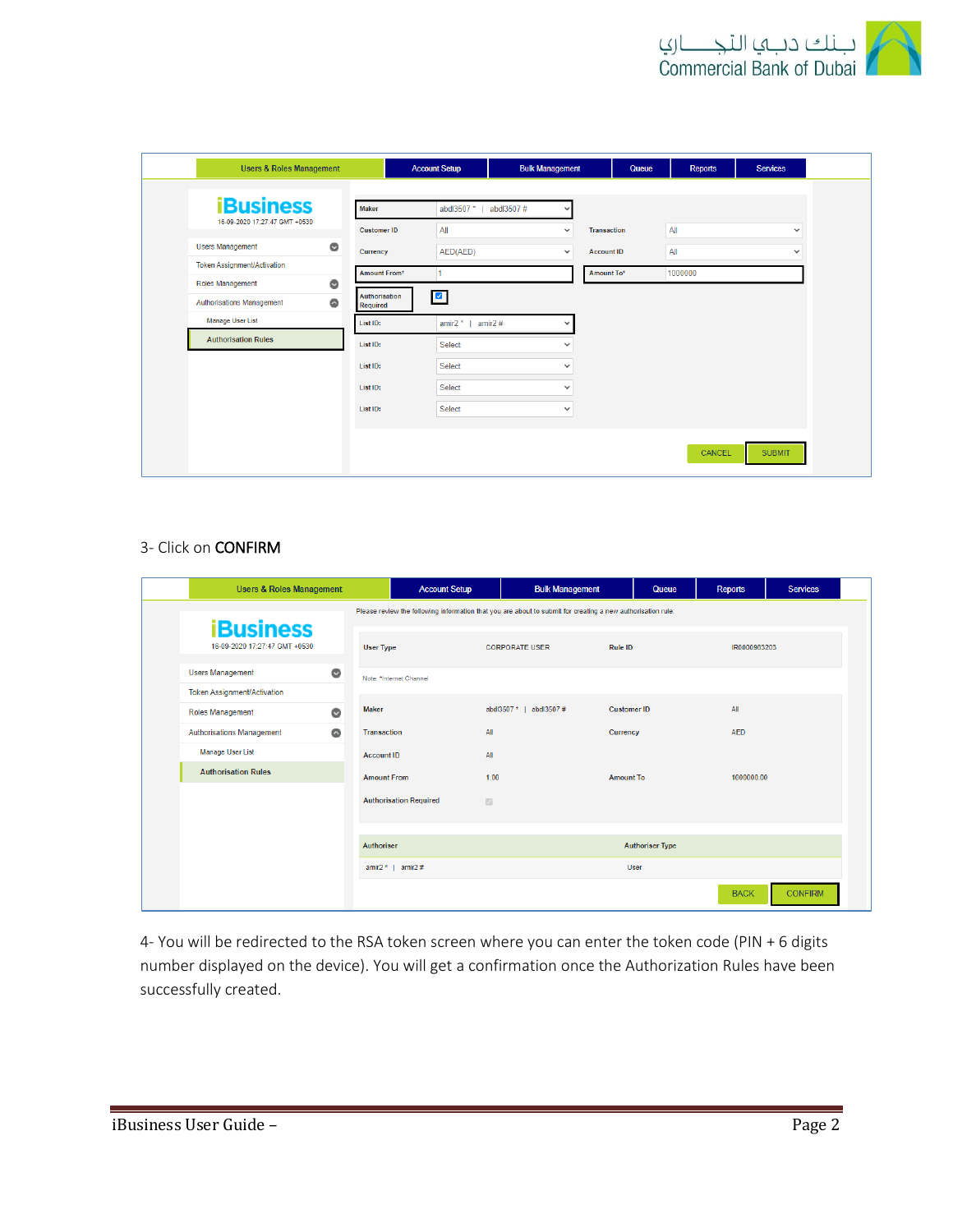

| <b>iBusiness</b>                   |           | Authorisation Rules > Create Rule Authentication<br>合)                     |               |
|------------------------------------|-----------|----------------------------------------------------------------------------|---------------|
| 16-09-2020 17:27:47 GMT +0530      |           | Please enter security PIN along with the code displayed on your RSA token: |               |
| <b>Users Management</b>            | $\bullet$ | RSA Token*                                                                 |               |
| <b>Token Assignment/Activation</b> |           |                                                                            |               |
| <b>Roles Management</b>            | $\bullet$ | * indicates mandatory fields.                                              | <b>SUBMIT</b> |
| <b>Authorisations Management</b>   | $\bullet$ |                                                                            |               |
| <b>Manage User List</b>            |           |                                                                            |               |
| <b>Authorisation Rules</b>         |           |                                                                            |               |

## How to Modify Authorization Rules

- 1- Click on Users & Roles Management, click on Authorizations Management, Click on Authorization Rules and click on VIEW/ MODIFY button.
	- a. In order to modify Authorization rules defined as AUTO AUTHORIZE (without approval) click on SEARCH
	- b. In order to modify Authorization rules defined with approval work flow (Maker user & Approval user), Click the Authorization Required checkbox and click on SEARCH

| <b>Users &amp; Roles Management</b>           |                                         | <b>Account Setup</b>               | <b>Bulk Management</b>                                                                                    |                               | Queue                 | <b>Reports</b> | <b>Services</b> |
|-----------------------------------------------|-----------------------------------------|------------------------------------|-----------------------------------------------------------------------------------------------------------|-------------------------------|-----------------------|----------------|-----------------|
| <b>iBusiness</b>                              | 一个<br>$\rightarrow$                     | Authorisation Rules > Search Rules |                                                                                                           |                               |                       |                |                 |
| 19-09-2020 20:56:30 GMT +0530                 |                                         |                                    | Please select the User Type below for which you would like to view / modify the authorisation users list: |                               |                       |                |                 |
| $\bullet$<br><b>Users Management</b>          | <b>User Type</b>                        | <b>CORPORATE USER</b>              |                                                                                                           |                               |                       |                |                 |
| <b>Token Assignment/Activation</b>            |                                         |                                    |                                                                                                           |                               |                       |                |                 |
| $\bullet$<br><b>Roles Management</b>          | <b>Search Rules</b>                     |                                    |                                                                                                           |                               |                       |                |                 |
| $\bullet$<br><b>Authorisations Management</b> | <b>Maker</b>                            | All                                |                                                                                                           | $\checkmark$                  | <b>Customer ID</b>    | All            | $\checkmark$    |
| Manage User List                              | <b>Transaction</b>                      | All                                |                                                                                                           | <b>Branch</b><br>$\checkmark$ |                       | All            | $\checkmark$    |
| <b>Authorisation Rules</b>                    | <b>Currency</b>                         | UAE dirham(AED)                    |                                                                                                           | $\checkmark$                  | <b>Account Number</b> | All            | $\checkmark$    |
|                                               | <b>Amount From</b>                      |                                    |                                                                                                           | <b>Amount To</b>              |                       |                |                 |
|                                               | <b>Authorisation</b><br><b>Required</b> |                                    |                                                                                                           |                               |                       |                |                 |
|                                               |                                         |                                    |                                                                                                           |                               |                       | <b>BACK</b>    | <b>SEARCH</b>   |

2- Click on the Rule ID

| Rule ID | <b>Maker</b>                               | <b>Transaction</b> | <b>Customer ID</b> | Currency | Amor |
|---------|--------------------------------------------|--------------------|--------------------|----------|------|
| 109176  | roch7189 *   roch7189 +   roch7189 # MT940 |                    | All                |          |      |